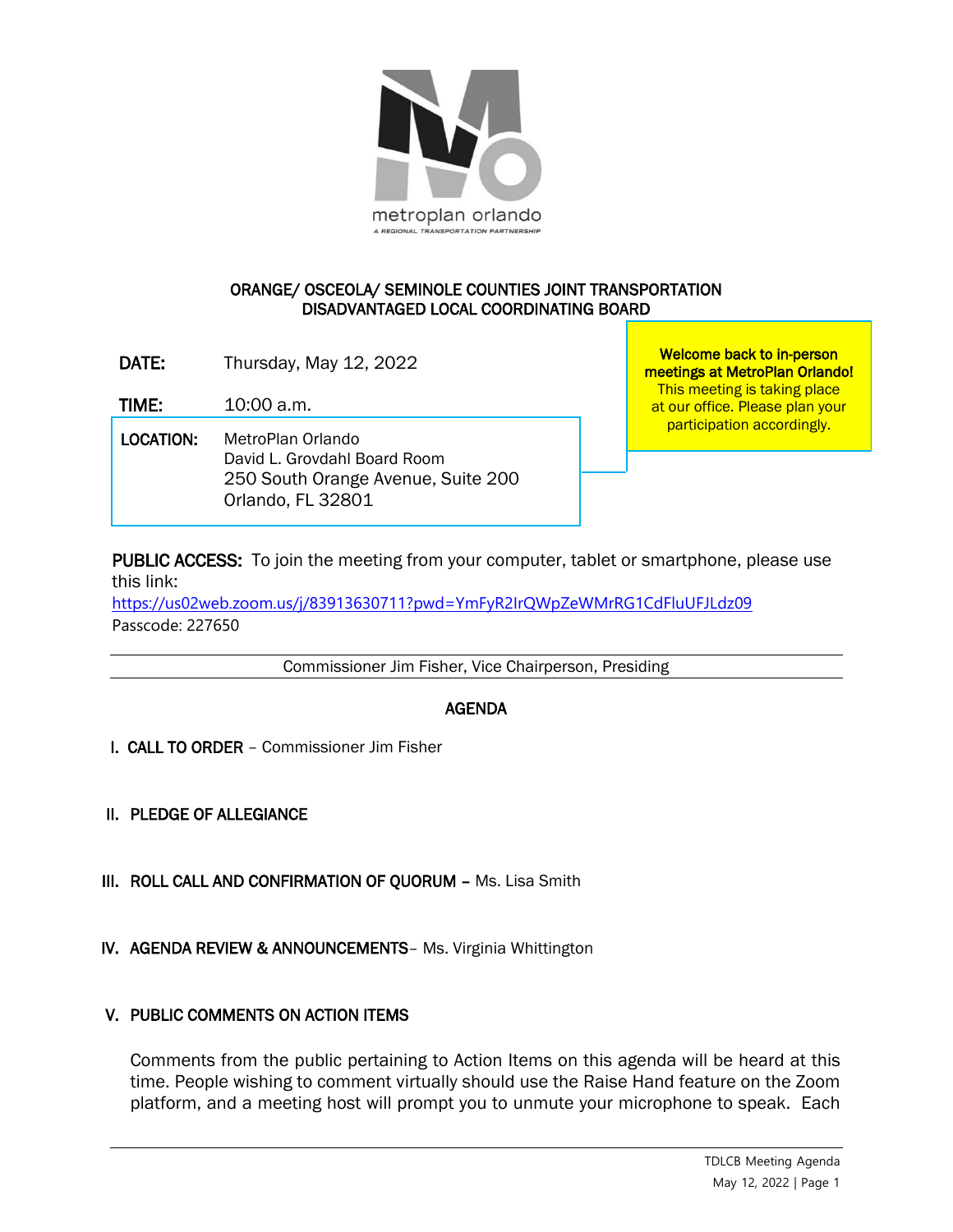speaker should state his or her name and address for the record. People wishing to speak in person must complete an Electronic Speakers Introduction Card. Each speaker is limited to two minutes. People wishing to speak on items of a general nature will be acknowledged in the same way, under Agenda Item X.

# VI. Quality Assurance Task Force (QATF) Report

Ms. Marilyn Baldwin, Chairperson of the QATF, will provide a brief report from their April 26, 2022 meeting.

# VII. ACTION ITEMS

# A. Approval of minutes of previous meeting TAB 1

The minutes of the February 12, 2022 Transportation Disadvantaged Local Coordinating Board meeting are included at Tab 1 for approval.

## B. Approval of Draft TDSP Minor Updates TAB 2

Presenter: Ms. Trish Whitton, LYNX

Ms. Trish Whitton will review the proposed minor updates to the 2020-2025 Transit Development Services Plan (TDSP) and request TDLCB approval. The draft TDSP, along with an overview of the proposed changes are at Tab 2.

# C. Approval of Draft Human Services Transportation Plan (HSTP)

Presenter: Ms. Laura Minns

Ms. Laura Minns, WSP, will review the proposed updates to the 2022 Draft Human Services Transportation Plan (HSTP) and request TDLCB approval. The draft HSTP was transmitted to the TDLCB in advance of the meeting by email on March 17, 2022. The Draft HSTP can be accessed at: [https://metroplanorlando.org/wp-content/uploads/2-LYNX-HSTP-2022-Update](https://metroplanorlando.org/wp-content/uploads/2-LYNX-HSTP-2022-Update-as-of-3.15.22_Draft.pdf)[as-of-3.15.22\\_Draft.pdf.](https://metroplanorlando.org/wp-content/uploads/2-LYNX-HSTP-2022-Update-as-of-3.15.22_Draft.pdf)

# D. Approval of FY 2022-23 Rate Calculations TAB 3

Presenter: Mr. Norm Hickling, LYNX

Mr. Norm Hickling, ACCESS LYNX, will review the 2022-23 Rate Calculation worksheet and request approval of the rate calculations by the TDLCB. The Commission for Transportation Disadvantaged has reviewed the rates and determined its readiness to advance the spreadsheet to the LCB for approval and inclusion in the TDSP update.

| ACCESS LYNX TD RATES |                     |                            |                      |
|----------------------|---------------------|----------------------------|----------------------|
| <b>Type of Trip</b>  | FY 2021-22<br>Rates | FY 2022-23<br><b>Rates</b> | Percentage<br>Change |
| Ambulatory           | \$41.94             | \$40.90                    | (.025%)              |
| Wheelchair           | \$71.90             | \$70.11                    | (.025%)              |